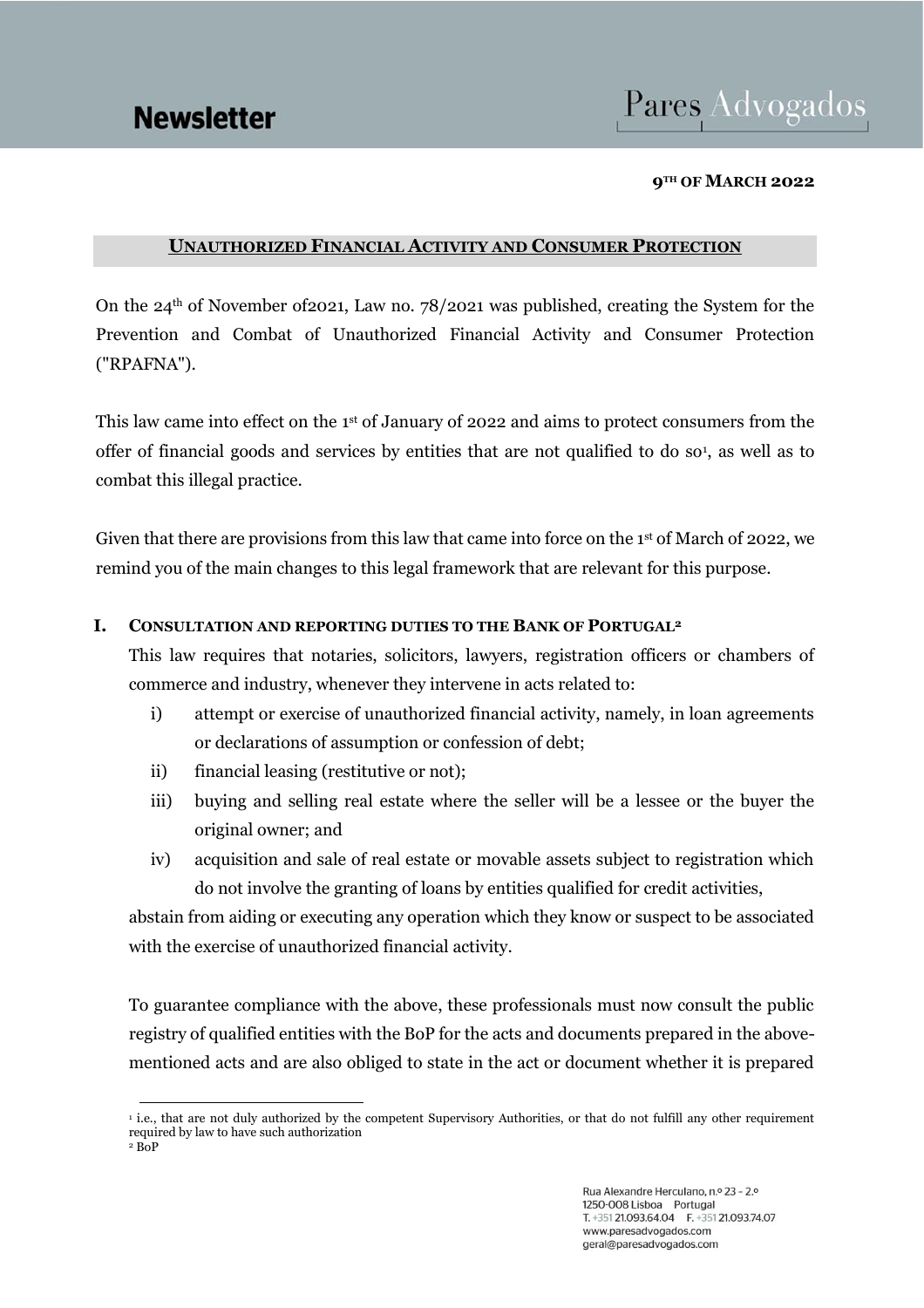# **Newsletter**

within the scope of financial activities reserved for entities qualified by the BoP.

In acts of assumption or confession of debt and loan agreements, the same professionals now also have a duty of negative certification with the lenders, i.e., to obtain a declaration from the latter attesting that they are not engaged in a financial activity reserved for qualified entities and to attach the same to the document in question.

It should be stressed that, similarly to what occurs with the anti-money laundering/ counter terrorism financing provisions, the above-mentioned duties (reporting, registration and abstention) do not apply to lawyers and solicitors when they are acting in connection with their own acts, i.e. representing or defending the client, providing legal advice or preparing legal opinions.

Finally, as of the 1st of March of 2022, the aforementioned professionals will have to report to the BoP, information on the public deeds, authenticated private documents, and authentication of signatures in which they intervene in the scope of the acts referred to in subparagraphs i to iv above.

### **II. ACTIONS OF THE SUPERVISORY AUTHORITIES**

To enable the exercise of the above mentioned reporting duty, as of the 1st of March of 2022, the BoP will have a database in which to register the data reported in this regard, which will be subject to secrecy.

The BoP will also regulate the way in which notaries, solicitors and lawyers must register and report the required information periodically.

### **III. DUTIES IN THE ADVERTISING OF FINANCIAL GOODS AND SERVICES**

The referred law also establishes that the advertising of products, goods or financial services may only be carried out by entities qualified to do so.

Among other obligations, the media and commercial, editorial, news or other sites are now responsible for the verification of the veracity of the information conveyed and must keep records of the due diligence performed that demonstrate the veracity of this information.